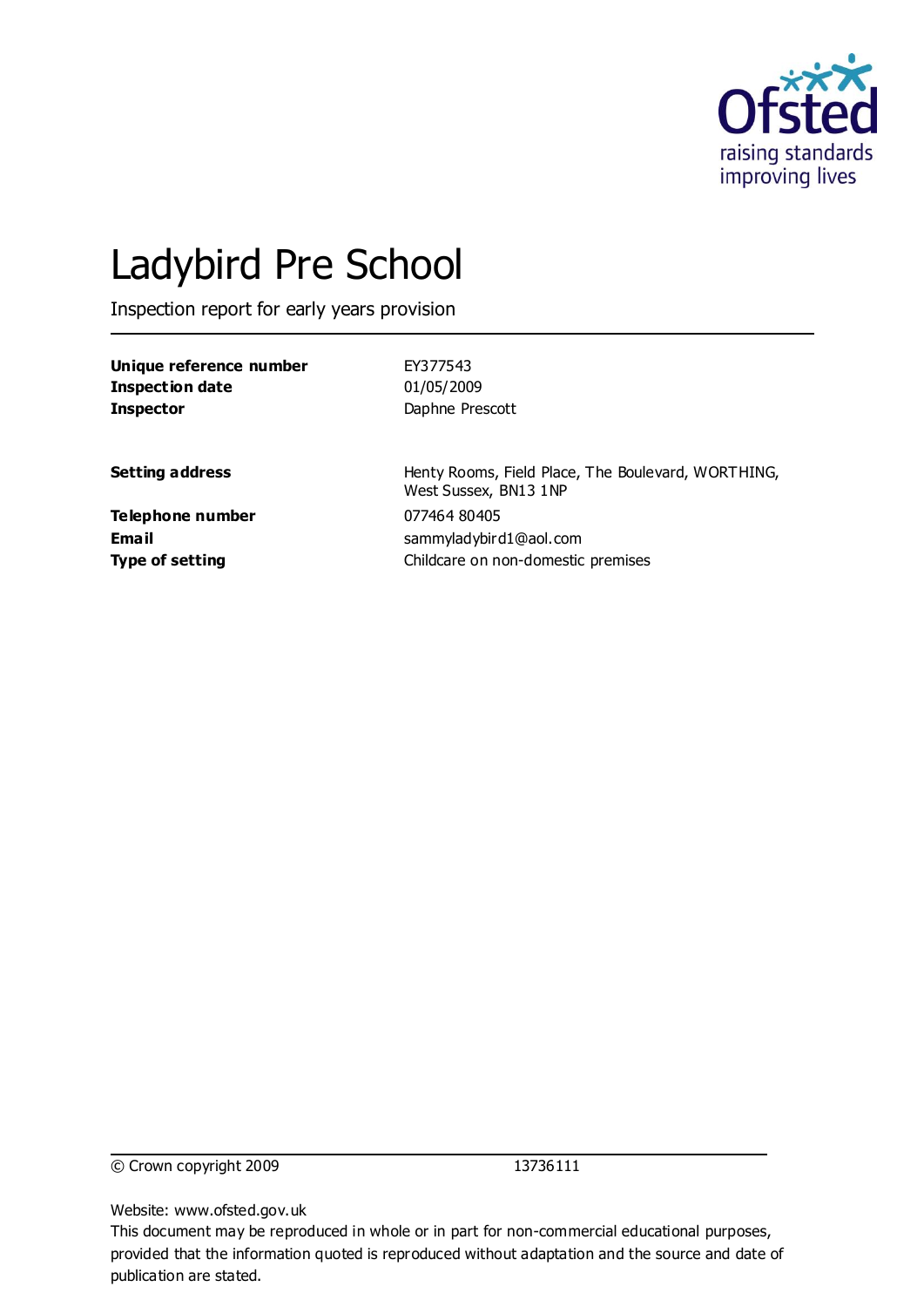## **Introduction**

This inspection was carried out by Ofsted under Sections 49 and 50 of the Childcare Act 2006 on the quality and standards of the registered early years provision. 'Early years provision' refers to provision regulated by Ofsted for children from birth to 31 August following their fifth birthday (the early years age group). The registered person must ensure that this provision complies with the statutory framework for children's learning, development and welfare, known as the *Early* Years Foundation Stage.

The provider must provide a copy of this report to all parents with children at the setting where reasonably practicable. The provider must provide a copy of the report to any other person who asks for one, but may charge a fee for this service (The Childcare (Inspection) Regulations 2008 regulations 9 and 10).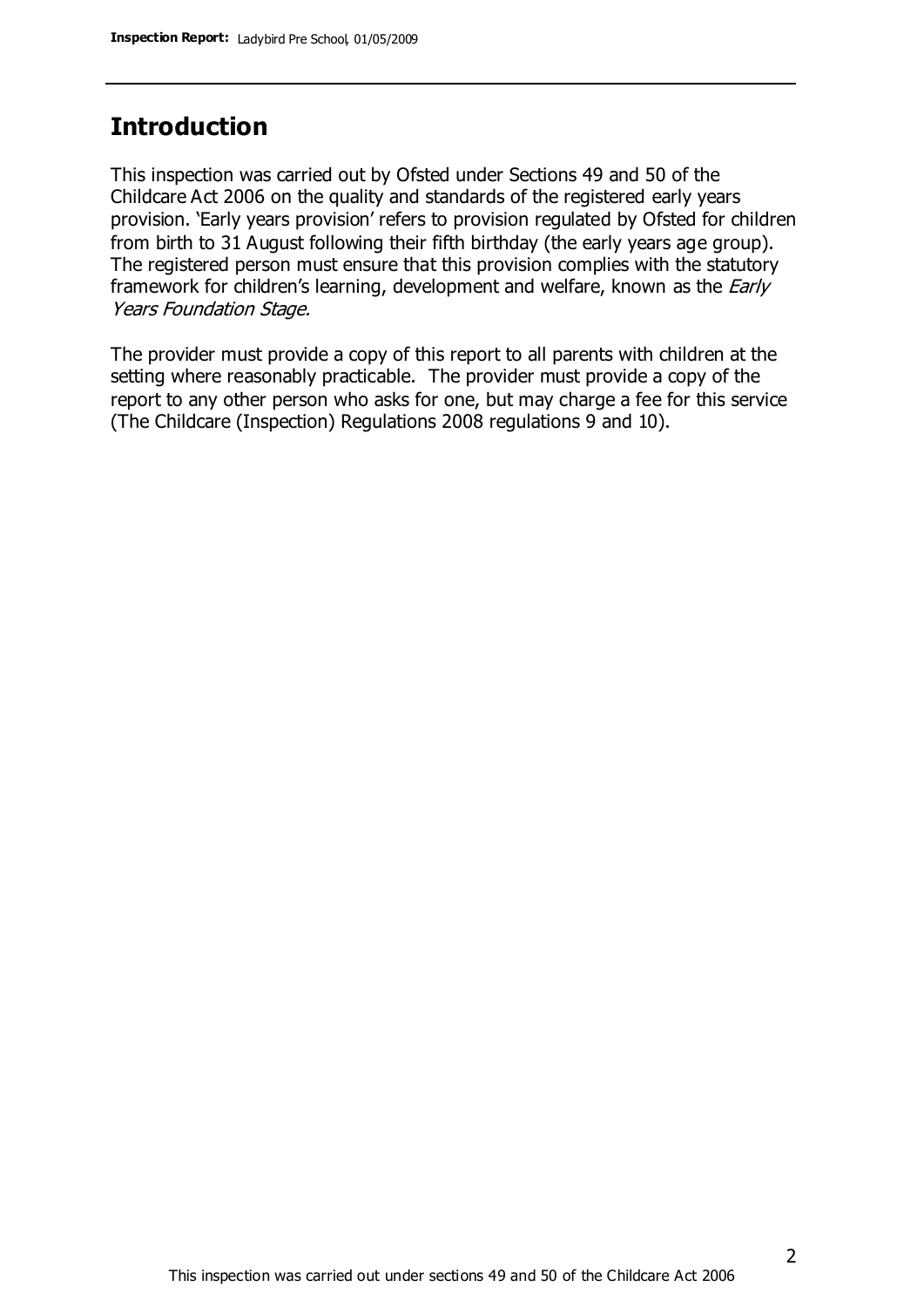## **Description of the setting**

Ladybird Pre-School was opened over 30 years ago and re-registered under its current owner in 2008 and operates from two rooms within a community building in Goring by Sea, West Sussex. There is access to an outside play area.

The pre-school is open each weekday from 09:15 until 12:15, with an extended lunch time session Monday, Tuesday Wednesday and Thursday from 12:15 until 13:00, term time only.

A maximum of 26 children may attend the pre-school at any one time. There are currently 27 children aged from two to five years on roll. The setting supports children with learning difficulties and/or disabilities and also supports children who speak English as an additional language.

The pre-school employs five members of staff, including the managers. Of these, three hold appropriate early years qualifications. The setting is registered on the Early Years Register.

## **Overall effectiveness of the early years provision**

Overall the quality of the provision is good. The pre-school effectiveness in helping children to learn and develop is successful in raising children's self-esteem and igniting their enthusiasm for learning. Children's individual needs are well known, enabling staff to plan and provide activities that interest and encourage all children to participate at their own pace. They fully recognise the uniqueness of each child and demonstrate a commitment to inclusion, ensuring all children feel welcome. Partnership with parents and carers is effective and ensures good relationships are promoted and supports children's learning. The management and staff team are very committed to evaluating and continually developing the service they provide.

## **What steps need to be taken to improve provision further?**

To further improve the early years provision the registered person should:

- ensure that the written risk assessments includes when and by whom they have been checked
- provide a wider range of accessible toys and resources to support children's growing independence by enabling them to further select toys and resources for themselves
- treat snack times as an opportunity to promote children's social development while enjoying food and highlighting the importance of making healthy choices

To fully meet the specific requirements of the EYFS, the registered person must:

ensure written parental permission is requested, at the 01/05/2009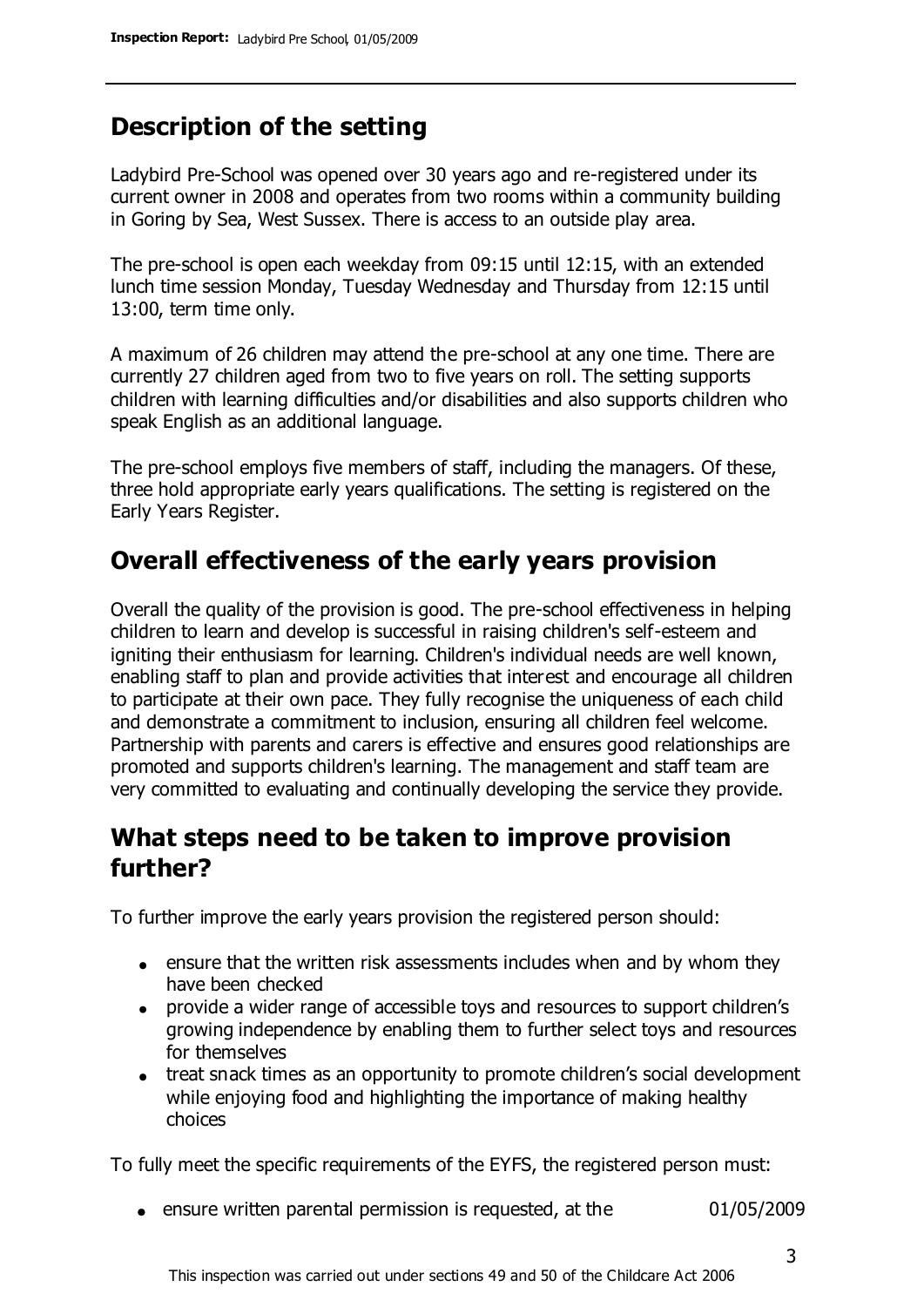time of the child's admission to the provision, to the seeking of any necessary emergency medical advice or treatment in the future (Safeguarding and promoting children's welfare)

## **The leadership and management of the early years provision**

The management of the pre-school provides effective leadership to staff. They provide clear direction and support for staff and are proactive in evaluating their practice. This means that the provision for all children's care and learning is continually developed and improved. They also ask parents and carers to complete questionnaires, which are used as part of the pre-school's self-evaluation process. The strong working relationship between management and staff ensures that children are well cared for by a very committed team. They work extremely well together to provide an inclusive and welcoming service and an exciting, stimulating environment for the children to learn and develop. Furthermore, frequent team meetings are held and staff have opportunities to attend further training to build upon their existing skills.

Parents are warmly welcomed into the pre-school and are encouraged to share information about their child to enable good working relationships to develop. The team is able to recognise the benefits of working with parents and relevant agencies, ensuring each child is recognised as an individual. Parents can access their child's learning journals' at any time and staff meet with the parents to discuss their child's individual progress which supports them to continue their child's learning at home. In addition, parents are provided with information about the different areas of learning and development, which is displayed on the walls and helps them to be aware of the curriculum. Parents said that they are very happy with the service and have opportunities to meet formally and informally with their child's key worker. Comprehensive policies and procedures and most of the required documentation are in place. For example, staff maintain attendance records and complete the accident and medication book as required. However, not all parents have given their written permission for their child to receive emergency medical treatment and this compromises their welfare in the event of an incident occurring.

Children are cared for in a safe and secure environment. For example, staff continually supervise children's play, being particularly vigilant when they play outside in the garden. Staff carry out daily visual safety checks on the premises and written risk assessments are in place to ensure children are not exposed to hazards. However, the setting does not maintain a record of when and by whom risk assessments are conducted. Robust recruitment procedures are in place to ensure all adults working with the children are suitable to do so. Staff are secure in their knowledge of safeguarding matters and implement these effectively to ensure children's well-being is given priority.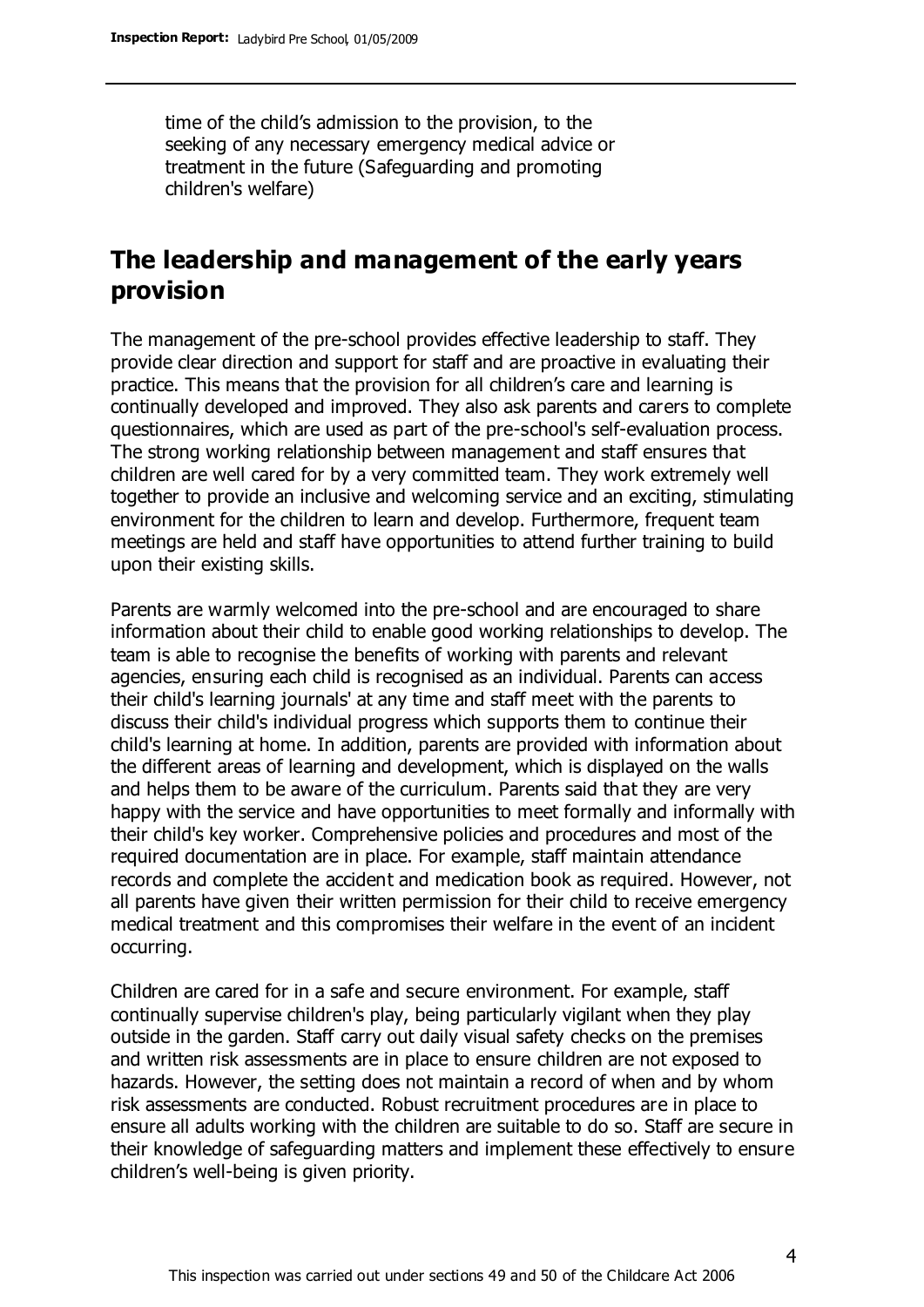#### **The quality and standards of the early years provision**

Children are happily engaged in a variety of stimulating activities, which supports their learning and development. The staff use their knowledge of the Early Years Foundation Stage to provide an enabling environment, allowing children to make good progress. Space within the two rooms is used well, there is plenty of room which means that children are able to move around and play either at a table or on the floor in comfort and safety. Children play with the toys and activities that staff set up each morning with some additional play materials stored in low level containers so that children can independently help themselves. However, this is an area that requires developing to support children's growing independence by enabling them to choose a wider selection of toys and activities for themselves.

Children benefit from positive relationships with staff, enabling them to feel confident to express their needs and ideas. For example, during 'circle time' they happily talk about what they have been doing. Staff are calm, consistent and nurturing with the children. They ask questions that make children think for themselves and they learn thorough discussing their ideas. They skilfully play alongside children helping them to learn. Children have freedom to exercise choice from playing in or outdoors. The outdoor area provides children with daily opportunities to be adventurous under close staff supervision. They have a lovely time outside as they thoroughly enjoy playing with the soil digging and hunting for hidden treasures. Children develop their small muscle movements as they hold pencils and brushes. They have a great time blowing bubbles and painting the picnic bench with water as they use paint brushes to make sweeping movements with their arms. Children enjoy creating and constructing as they build tracks to ride their trains along. They listen intently to the adult reading a story who is able to capture the children's interest exceptionally well. Children also look at books alone and learn how to turn the pages carefully one at a time. They are developing their early writing skills, they have opportunities to write for different purposes and have access to a range of writing resources which they select independently. They enjoy different medias such as play dough and painting at the easel. Staff plan activities which takes into account individual children's needs and interests. They have good systems in place for observing, assessing and recording children's learning so that a clear picture emerges of how each child is developing. Children who speak English as an additional language are well supported by the staff. For example, they obtain key words from parents to help support communication.

Children are beginning to learn about how to keep safe as spontaneous discussions take place with the children during the course of the session. For example, staff talk to the children about the consequences of not using the chair correctly. Children participate in evacuation procedures so they know what to do in an emergency. They have opportunities to learn about their own personal hygiene as staff talk to them about germs and the need to wash their hands after taking part in different activities. Children are learning how to form positive relationships with other children, through the support that staff offer. Children are praised for their efforts and achievements which supports their self-esteem. At snack time staff and children sit together providing a social atmosphere for the children which helps towards developing their social skills. They are provided with healthy options such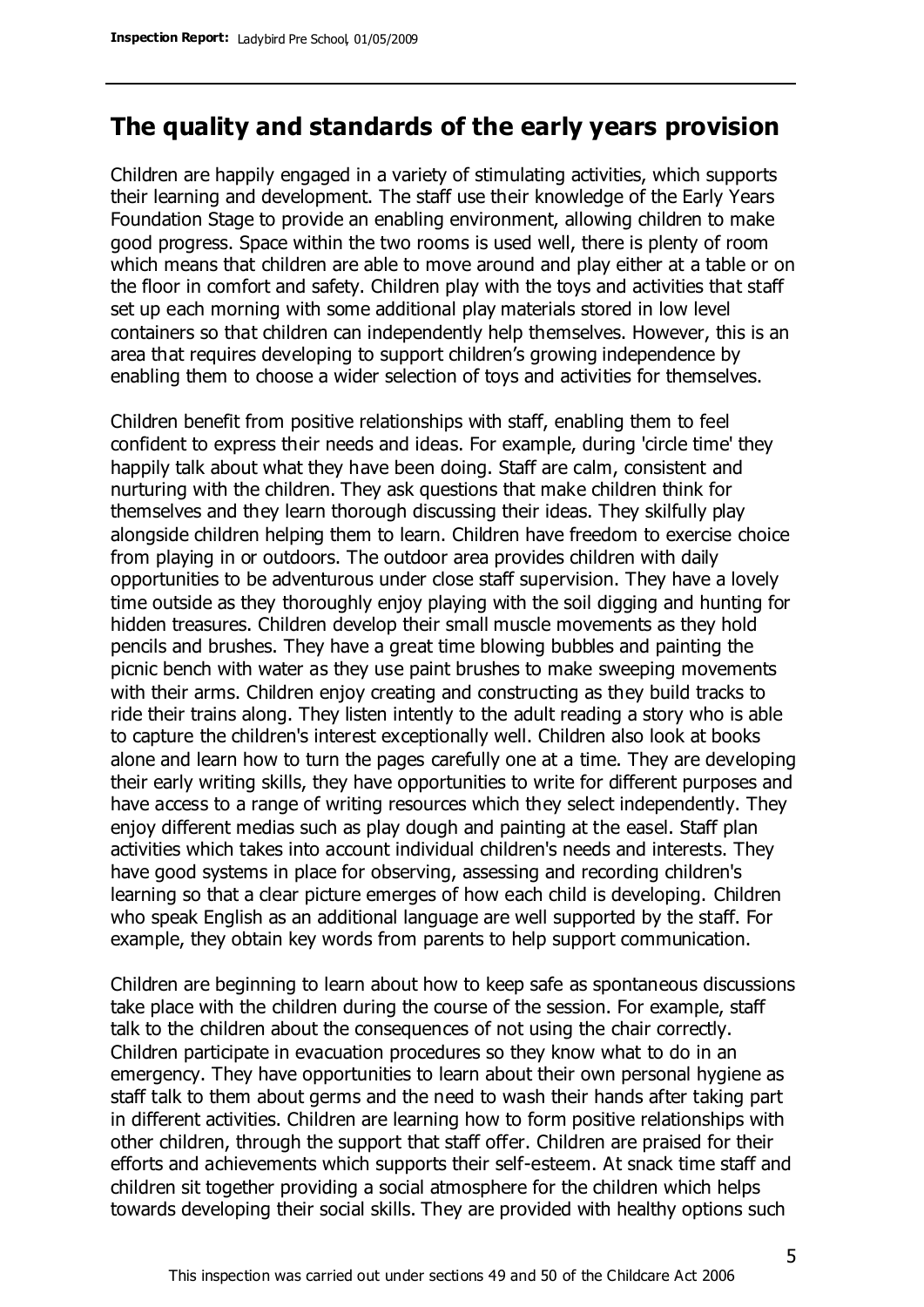as fresh fruits and they are also given toast. However, children are not learning the importance of healthy eating as there is no discussion about foods that are good to eat or that are unhealthy. In addition, they do not have the benefit of eating from plates, to develop good habits and manners. Children are able to access water throughout the session, so they are able to quench their thirst to remain hydrated independently.